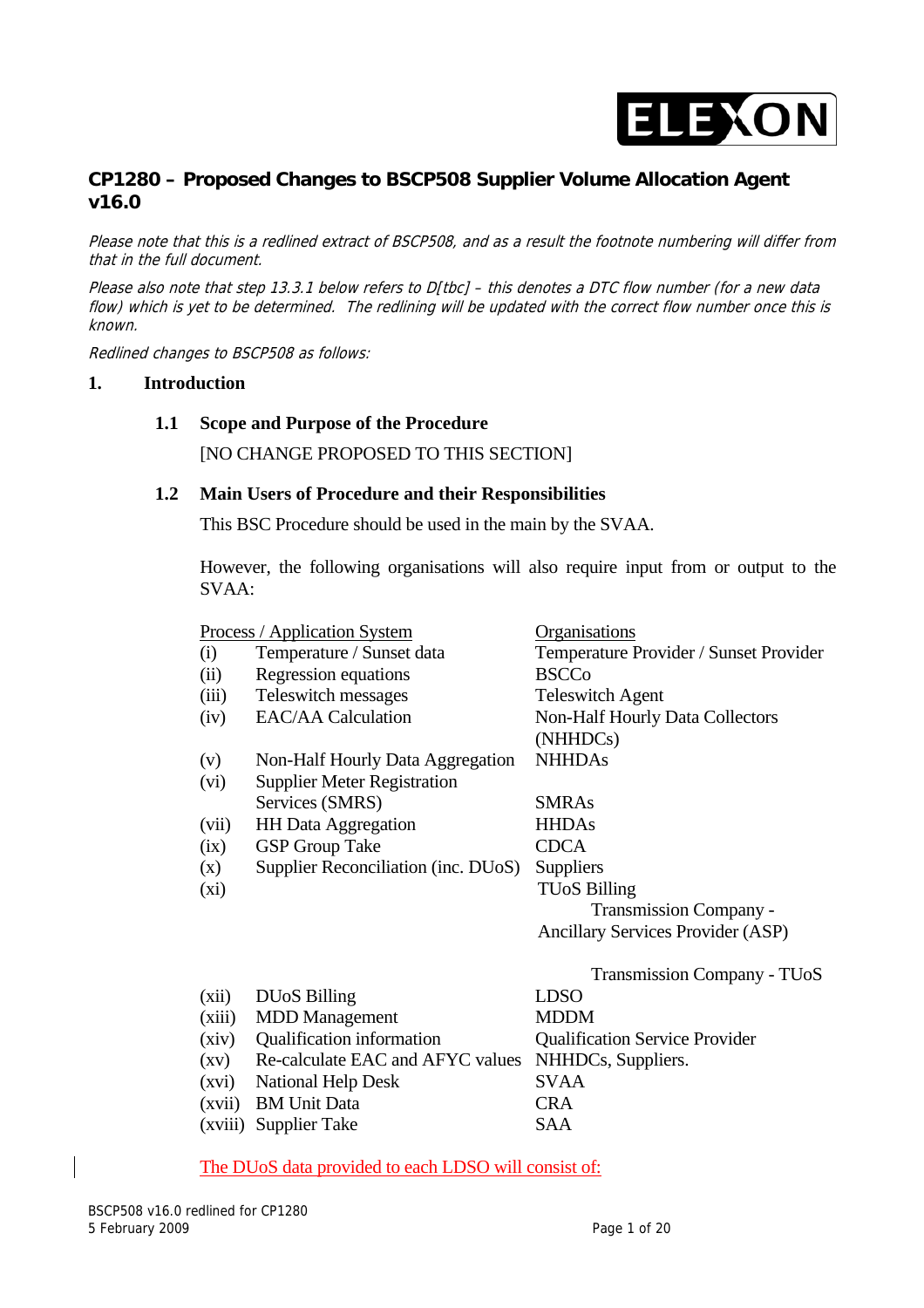- i. Aggregated metering data (i.e. D0030 data flows) for NHH Metering Systems connected to their own Distribution System(s); and
- ii. Aggregated metering data (i.e. D0030 and/or D0036 data flows) for NHH and/or HH Metering Systems connected to the Distribution System(s) of Embedded LDSOs, where the Embedded LDSO has notified SVAA of the requirement to report that data. Section 3.13 of this BSCP describes the process for making such notifications to SVAA..

The SVA System will apply version controls to all data received. All data received will have a date and version stamp attached to it.

**1.3 Use of the Procedure** 

[NO CHANGE PROPOSED TO THIS SECTION]

**1.4 Balancing and Settlement Code Provision**  [NO CHANGE PROPOSED TO THIS SECTION]

# **1.5 Associated BSC Procedures**

[NO CHANGE PROPOSED TO THIS SECTION]

#### **1.6 Acronyms and Definitions**

#### **1.6.1 Acronyms**

[NO CHANGE PROPOSED TO THIS SECTION]

### **1.6.2 Definitions**

Full definitions of the above acronyms are, where appropriate, included in the Balancing and Settlement Code.

| <b>Embedded</b><br><b>LDSO</b> | An LDSO operating an independent distribution<br>network connected to a Host LDSO's distribution<br>network <sup>1</sup> .                          |
|--------------------------------|-----------------------------------------------------------------------------------------------------------------------------------------------------|
|                                | This includes both independent LDSOs and Host<br>LDSOs that are operating outside their geographical<br>area.                                       |
| <b>Host</b><br><b>LDSO</b>     | <u>An LDSO operating a distribution network that is</u><br>directly connected to the Transmission System.                                           |
| <b>Mapping</b><br>File         | Details provided to SVAA by an Embedded LDSO of<br>which NHH Line Loss Factor Classes and/or HH<br>Metering Systems are relevant to each Host LDSO. |

<span id="page-1-0"></span><sup>&</sup>lt;sup>1</sup> An Embedded LDSO may also operate an independent distribution network that is connected to Host LDSO's distribution network via another Embedded LDSO's network (known as a nested network).

-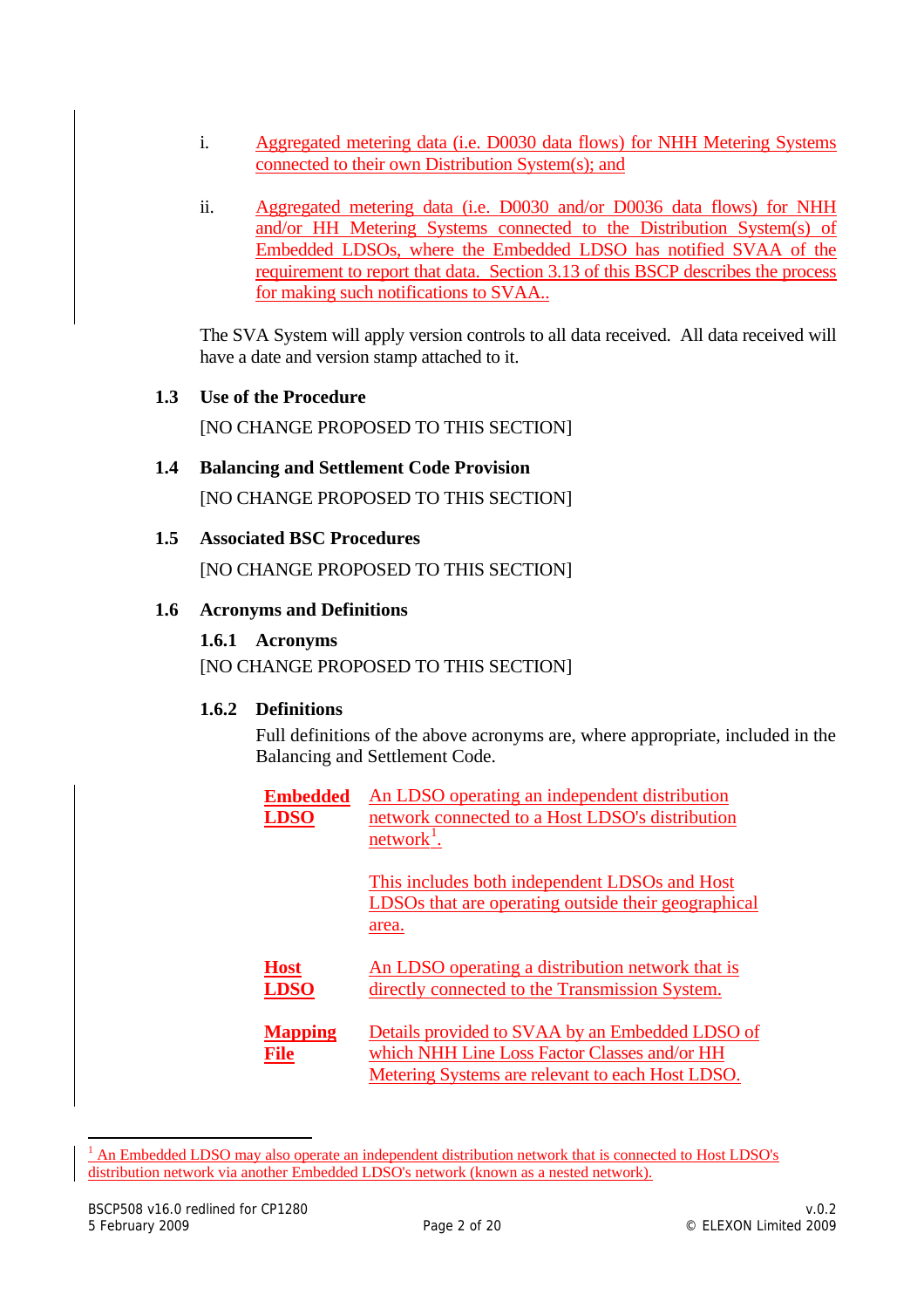# [NO CHANGES PROPOSED TO SECTION 2 OR SECTION 3.1]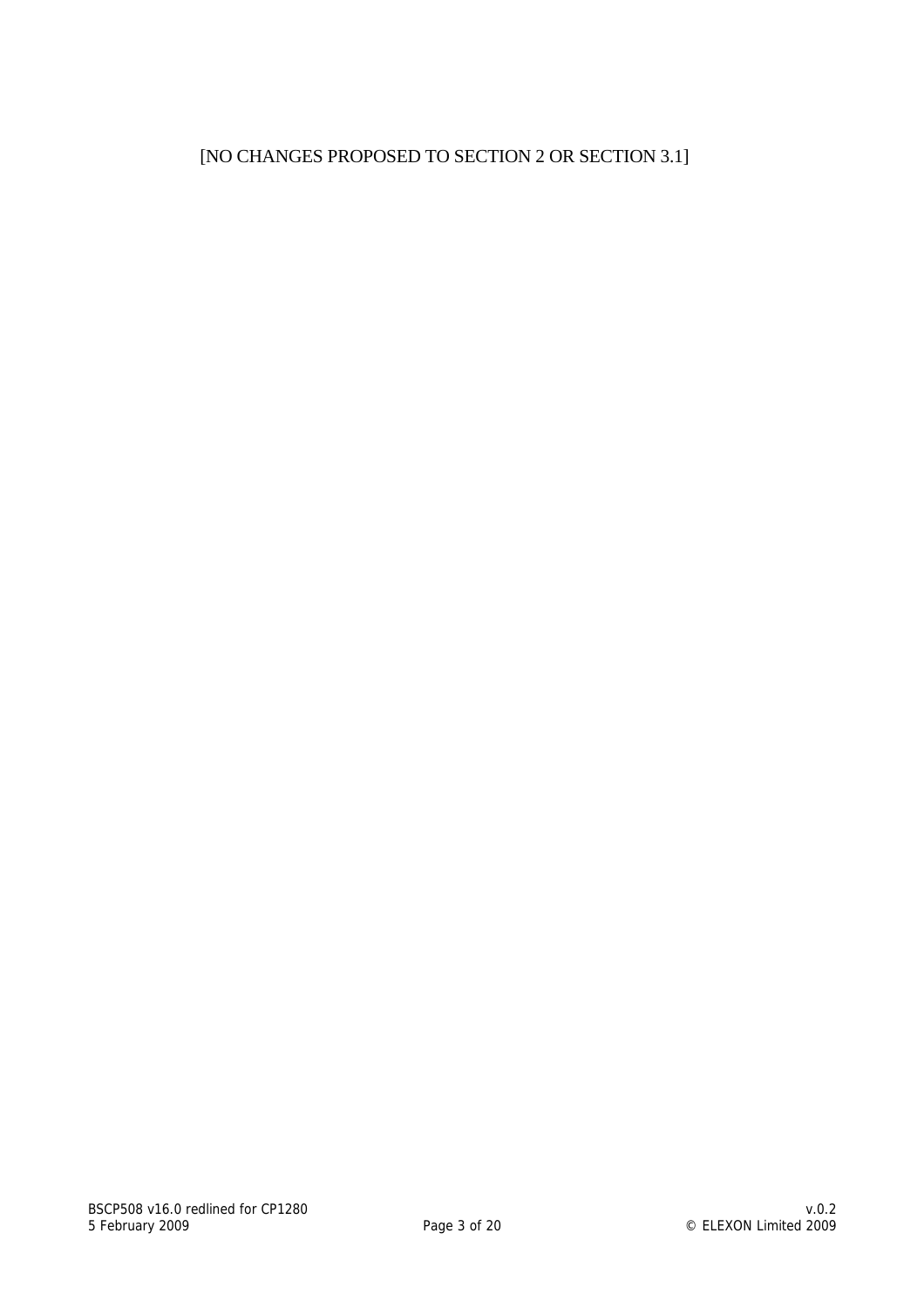

| <b>REF</b> | <b>WHEN</b>                                                 | <b>ACTION</b>                                                                                                                                                                                                                                                                                                        | <b>FROM</b>             | <b>TO</b>   | <b>INFORMATION REQUIRED</b>                                                                                                                                          | <b>METHOD</b>                            |
|------------|-------------------------------------------------------------|----------------------------------------------------------------------------------------------------------------------------------------------------------------------------------------------------------------------------------------------------------------------------------------------------------------------|-------------------------|-------------|----------------------------------------------------------------------------------------------------------------------------------------------------------------------|------------------------------------------|
| 3.2.1      | Following receipt of<br>relevant HH meter<br>data from HHDC | Send to SVAA a copy of HH meter data<br>received from HHDC.<br>Note that this requirement applies only to HH<br>Metering Systems for which the Embedded<br>LDSO has agreed to provide metering data to<br>the Host LDSO. The MSID of such Metering<br>Systems should be notified to SVAA in<br>accordance with 3.13. | Embedded<br><b>LDSO</b> | <b>SVAA</b> | <b>D0036 Validated Half Hourly</b><br><b>Advances for Inclusion in</b><br><b>Aggregated Supplier Matrix.</b><br>and/or<br>D0275 Validated Half Hourly<br>Advances.   | Electronic or other<br>method as agreed. |
| 3.2.42     | By SD+14.                                                   | Send aggregated HH meter data, in clocktime,<br>in MWh, for MSIDs to which DA is appointed<br>in SMRS.                                                                                                                                                                                                               | HHDA.                   | SVAA.       | D0040 Aggregated Half Hour<br>Data File (BM Unit(s) not<br>supported)<br><sub>or</sub><br>D0298 BM Unit Aggregated Half<br>Hour Data File (BM Unit(s)<br>supported). | Electronic or other<br>method as agreed. |
| 3.2.23     | By $SD+14$ .                                                | Send SPM data (EACs/AAs values) in MWh,<br>for MSIDs to which DA is appointed in SMRS.                                                                                                                                                                                                                               | NHHDA.                  | SVAA.       | D0041 Supplier Purchase Matrix<br>Data File.                                                                                                                         | Electronic or other<br>method as agreed. |
| 3.2.34     | Before invoking run.                                        | Load and validate incoming DA files. Check<br>that DA files expected have been received :<br>If file expected but not received, ask DA to<br>a)<br>send file.                                                                                                                                                        | SVAA.                   | HHDA,       | Appendix 4.1 – Validate<br>Incoming Data.<br>P0034 Missing Data.                                                                                                     | Internal Process.                        |

# **3.2 Initial Volume Allocation Run for Settlement Day[2](#page-3-0)**

<span id="page-3-0"></span> $\overline{a}$  If a dispute is required to be raised refer to BSCP11.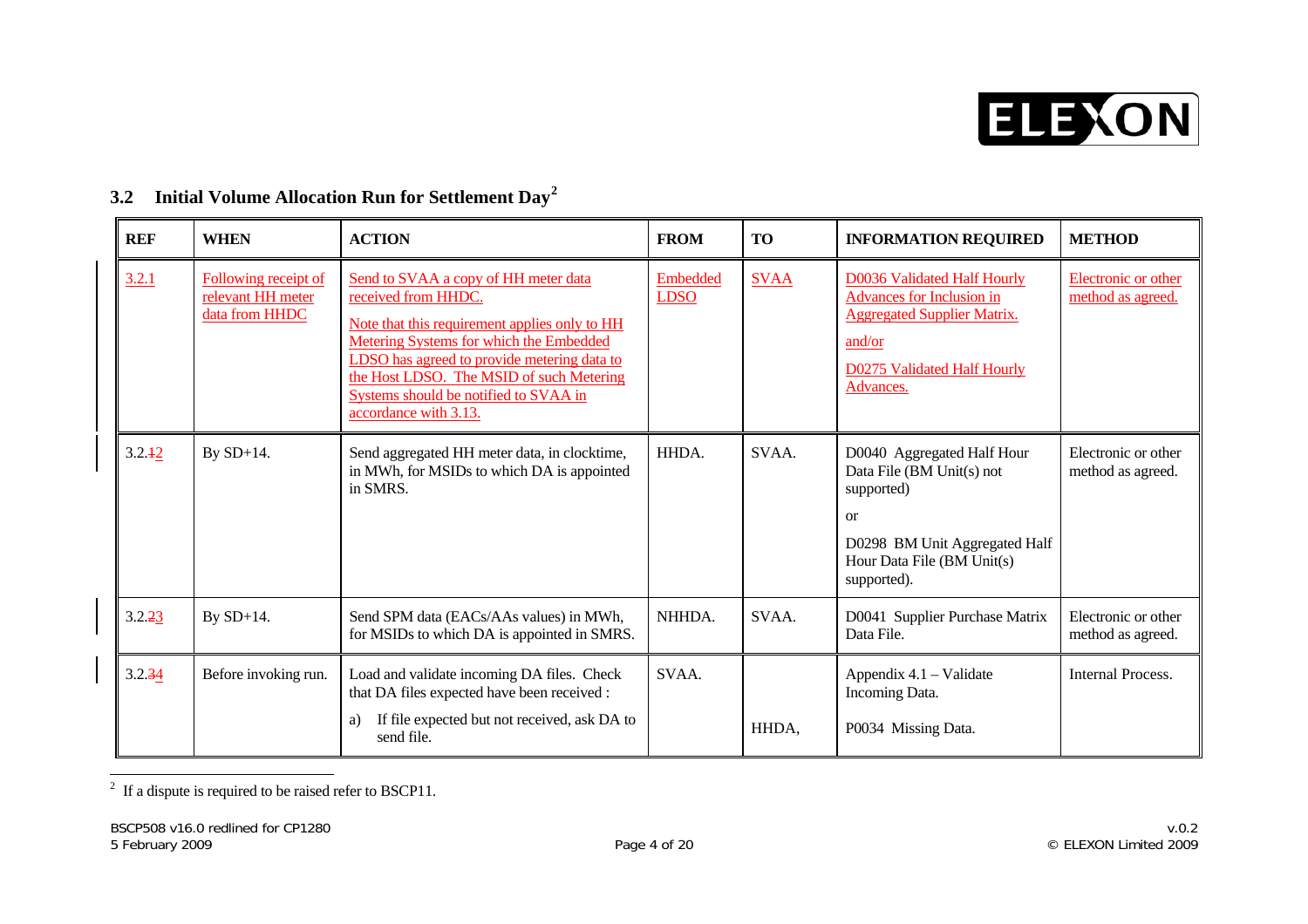| <b>REF</b>               | <b>WHEN</b>                                                         | <b>ACTION</b>                                                                                                                                      | <b>FROM</b>              | <b>TO</b>                | <b>INFORMATION REQUIRED</b>                                                                                    | <b>METHOD</b>                                                                        |
|--------------------------|---------------------------------------------------------------------|----------------------------------------------------------------------------------------------------------------------------------------------------|--------------------------|--------------------------|----------------------------------------------------------------------------------------------------------------|--------------------------------------------------------------------------------------|
|                          | At least 4 working<br>hours before                                  | Send file to SVAA.                                                                                                                                 | SVAA.                    | <b>NHHDA</b>             |                                                                                                                | Electronic or other<br>method as agreed.                                             |
|                          | deadline of SD+14.<br>By $SD+14$ .                                  |                                                                                                                                                    | HHDA.<br>NHHDA.          | SVAA.                    | Refer to the dataflow listed in<br>3.2.12<br>Refer to the dataflow listed in<br>3.2.32.                        | Electronic or other<br>method as agreed.                                             |
| $3.2.3 - 4$<br>(Cont/d.) | Within 2 working<br>hours of notification<br>received from<br>SVAA. | If file invalid for reason other than standing<br>b)<br>data mismatch <sup>3</sup> , ask DA to send correct<br>file.<br>Send correct file to SVAA. | SVAA.<br>HHDA.<br>NHHDA. | HHDA,<br>NHHDA.<br>SVAA. | P0035 Invalid Data.<br>Refer to the dataflow listed in<br>3.2.24<br>Refer to the dataflow listed in<br>3.2.32. | Electronic or other<br>method as agreed.<br>Electronic or other<br>method as agreed. |
|                          |                                                                     | Re-load and validate DA files.                                                                                                                     | SVAA.                    |                          |                                                                                                                | <b>Internal Process.</b>                                                             |
| 3.2.45                   | By SD+14.                                                           | Send GSP Group Take data.                                                                                                                          | CDCA.                    | SVAA.                    | P0012 GSP Group Take Data<br>File.                                                                             | Electronic or other<br>method as agreed.                                             |
| 3.2.56                   | Following $3.2.56$ .                                                | Send acknowledgement confirming receipt of<br>the GSP Group Take data.                                                                             | ISRA.                    | CDCA.                    | P0183 Stage 2 NETA<br>Acknowledgement Message.                                                                 | Electronic or other<br>method as agreed.                                             |

<span id="page-4-0"></span><sup>&</sup>lt;sup>3</sup> The SVAA standing data will be automatically amended to agree with the data provided by the Data Aggregator by the SVAA software (BSCP507).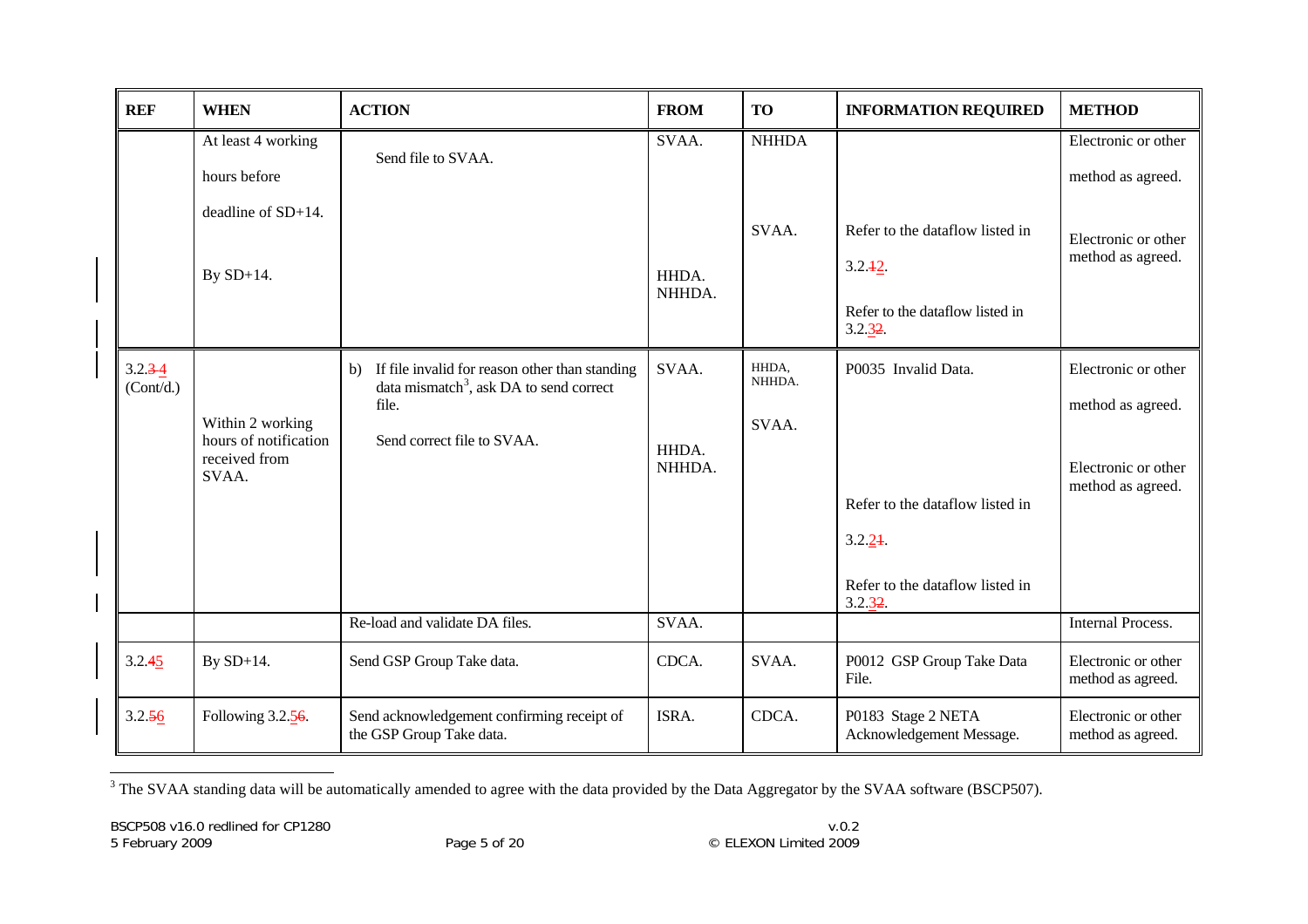| <b>REF</b> | <b>WHEN</b>                                                                                                        | <b>ACTION</b>                                                                                                                                                                                                                               | <b>FROM</b>             | <b>TO</b>                | <b>INFORMATION REQUIRED</b>                                                                                   | <b>METHOD</b>                                                                           |
|------------|--------------------------------------------------------------------------------------------------------------------|---------------------------------------------------------------------------------------------------------------------------------------------------------------------------------------------------------------------------------------------|-------------------------|--------------------------|---------------------------------------------------------------------------------------------------------------|-----------------------------------------------------------------------------------------|
| 3.2.67     | Immediately<br>following CDCA<br>deadline.<br>Within 1 working<br>hour of receipt of<br>notification from<br>SVAA. | Load and validate incoming CDCA data.<br>If CDCA data missing, notify CDCA and<br>a)<br>await submission of data.<br>Send CDCA data to SVAA.<br>If CDCA data invalid, contact the Panel<br>b)<br>and carry out action as agreed with Panel. | SVAA.<br>SVAA.<br>CDCA. | CDCA.<br>SVAA.<br>Panel. | Appendix 4.1 – Validate<br>Incoming Data.<br>P0034 Missing Data.<br>Refer to the dataflow listed in<br>3.2.56 | <b>Internal Process.</b><br>Manual Process.<br>Electronic or other<br>method as agreed. |
|            |                                                                                                                    |                                                                                                                                                                                                                                             | SVAA.                   |                          |                                                                                                               | Manual Process.                                                                         |
| 3.2.78     | From 9:00 am on<br>$SD+15$ .                                                                                       | Invoke $run4$ :<br>Review the DA files and check that the<br>expected files have been received :<br>If file does not match expected details<br>a)                                                                                           | SVAA.                   |                          | Appendix 4.1 - Validate Incoming<br>Data.                                                                     | <b>Internal Process.</b>                                                                |

<span id="page-5-0"></span><sup>&</sup>lt;sup>4</sup> If more than one file is received from the sender, the SVAA will use the file with the latest creation timestamp in the run. The SVA System must store data relating to the latest Settlement and its associated Initial Volume Allocation Run for each Settlement Day for the subsequent reporting. The following data items cannot be modified once the Initial Volume Allocation Run has taken place – SSC, Profile Class, Measurement Requirement, Valid SSC Profile Class, Valid Measurement Requirement Profile Class. However, the following data items can be modified once the Initial Volume Allocation Run has taken place, subject to authorisation – Supplier, Supplier in GSP Group, DA, DA in GSP Group, GSP Group Correction Scaling Factor, LLFC and Settlement Period LLF.

<sup>&</sup>lt;sup>5</sup> The NHD will request second line support from SVAA to resolve the validation errors.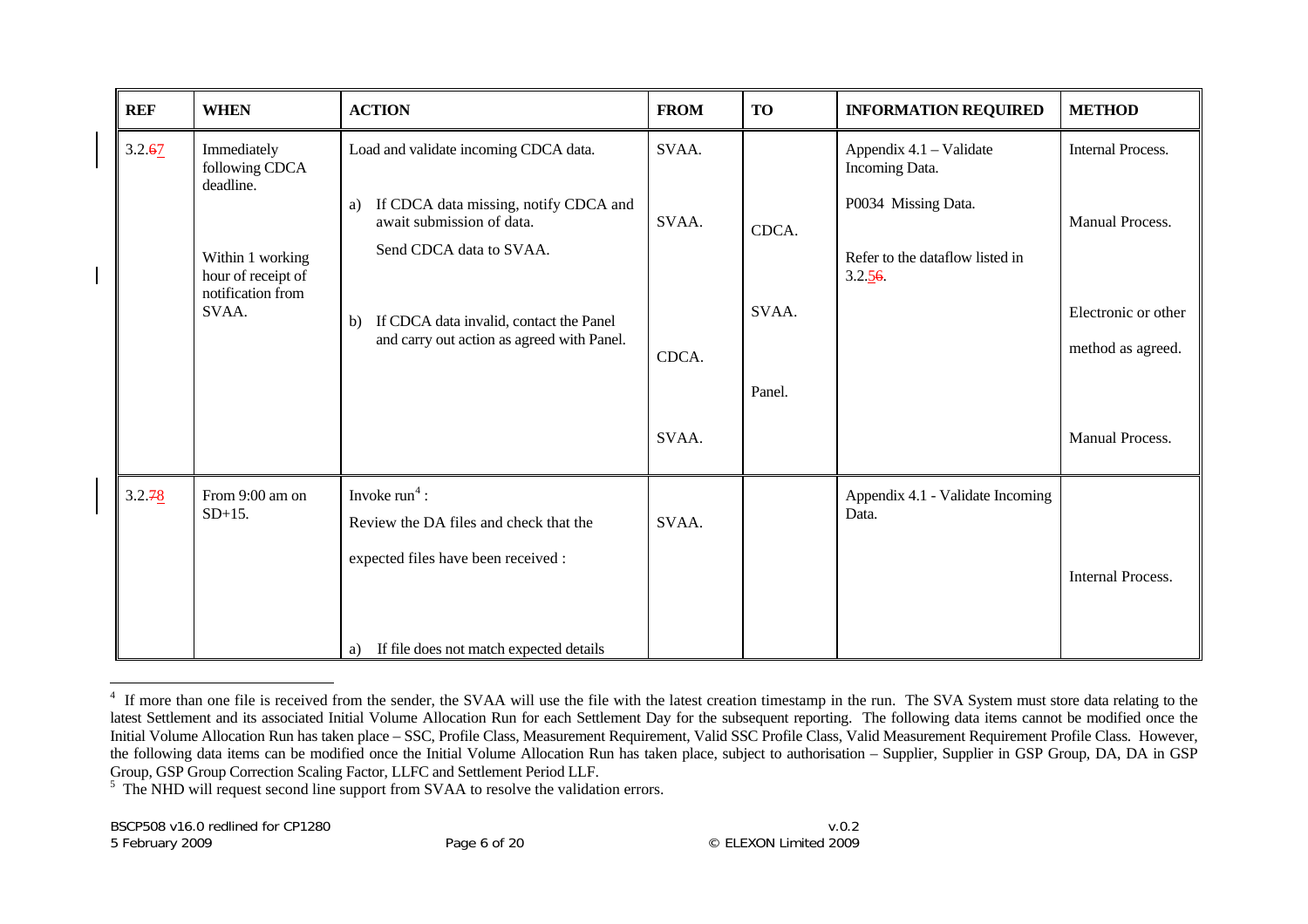<span id="page-6-0"></span>

| <b>REF</b> | <b>WHEN</b>                                          | <b>ACTION</b>                                                                                                                 | <b>FROM</b> | <b>TO</b>  | <b>INFORMATION REQUIRED</b>                           | <b>METHOD</b>            |
|------------|------------------------------------------------------|-------------------------------------------------------------------------------------------------------------------------------|-------------|------------|-------------------------------------------------------|--------------------------|
|            |                                                      | modify the standing data for this Settlement<br>Day only and where appropriate re-load<br>and validate data.                  | SVAA.       |            |                                                       | <b>Internal Process.</b> |
|            |                                                      | Inform NHD.                                                                                                                   |             |            |                                                       |                          |
|            |                                                      | NHD logs call.                                                                                                                |             |            |                                                       |                          |
|            |                                                      | If file not received as expected, default<br>b)<br>data.                                                                      |             |            |                                                       |                          |
|            |                                                      | Retrieve all input data for use in Initial Volume<br>Allocation Run.                                                          | SVAA.       | NHD.       |                                                       |                          |
|            |                                                      |                                                                                                                               |             |            |                                                       | Electronic or other      |
|            |                                                      |                                                                                                                               |             |            |                                                       | method as agreed.        |
|            |                                                      |                                                                                                                               | $NHD5$ .    |            |                                                       |                          |
|            |                                                      |                                                                                                                               |             |            |                                                       | Internal Process.        |
|            |                                                      |                                                                                                                               | SVAA.       |            |                                                       |                          |
|            |                                                      |                                                                                                                               |             |            |                                                       | <b>Internal Process.</b> |
|            |                                                      |                                                                                                                               | SVAA.       |            |                                                       |                          |
|            |                                                      |                                                                                                                               |             |            |                                                       | Internal Process.        |
| 3.2.98     | If data defaulted for<br>use in run, by<br>$SD+15$ . | Send relevant notification to each of the parties<br>listed that default data to be used in Initial<br>Volume Allocation Run. | SVAA.       | Suppliers. | P0036 Default Data (relating to<br>DA defaults only). | Manual Process.          |
|            |                                                      |                                                                                                                               |             |            | P0036 Default Data (relating to                       |                          |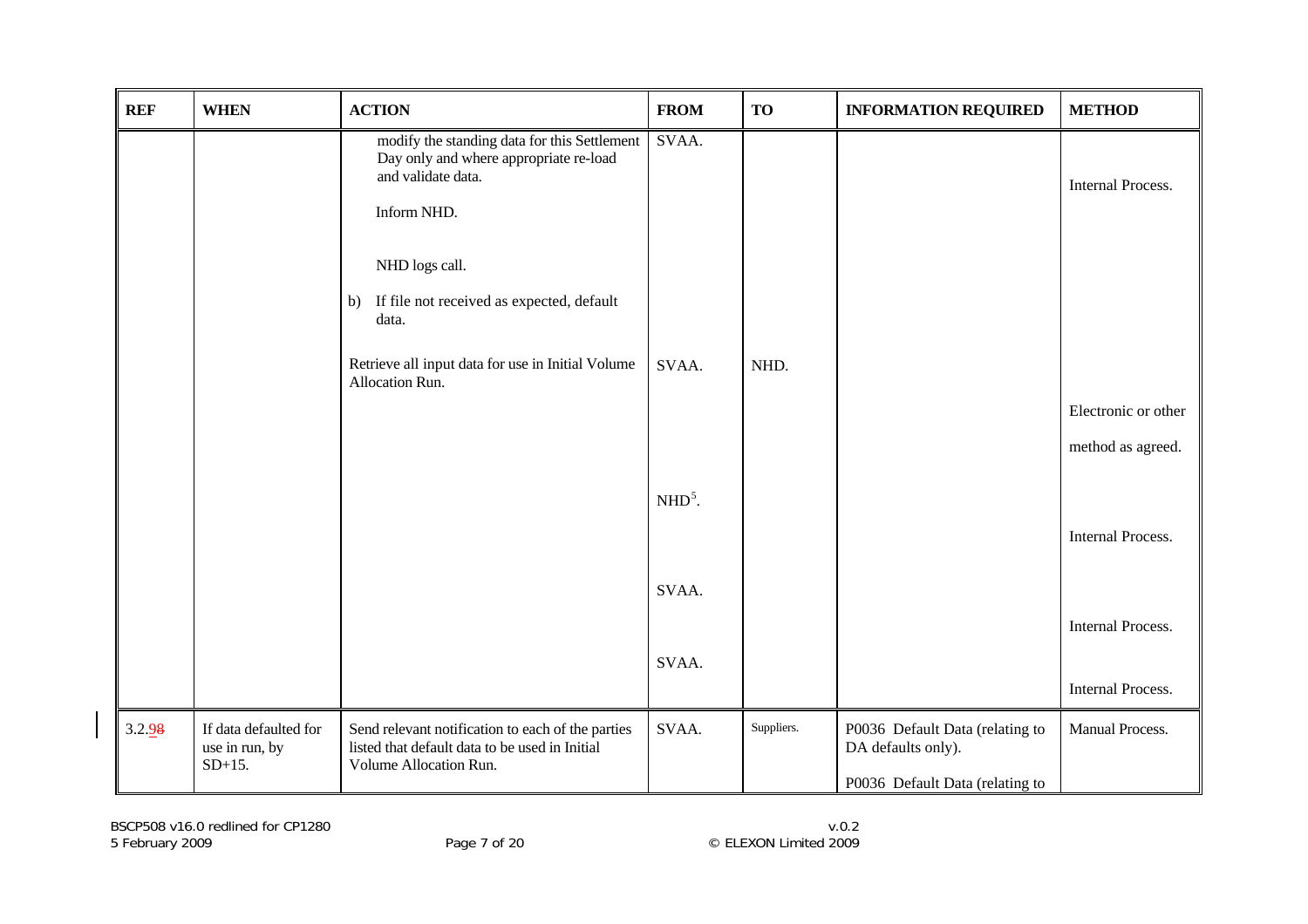| <b>REF</b> | <b>WHEN</b>                         | <b>ACTION</b>                                          | <b>FROM</b> | <b>TO</b>             | <b>INFORMATION REQUIRED</b>                                                                                                                                                                                                                                                                                                                                                                                                                                                                                                                                                                                                                                         | <b>METHOD</b>                            |
|------------|-------------------------------------|--------------------------------------------------------|-------------|-----------------------|---------------------------------------------------------------------------------------------------------------------------------------------------------------------------------------------------------------------------------------------------------------------------------------------------------------------------------------------------------------------------------------------------------------------------------------------------------------------------------------------------------------------------------------------------------------------------------------------------------------------------------------------------------------------|------------------------------------------|
|            |                                     |                                                        |             | <b>LDSO</b><br>Panel. | LLF defaults only).<br>P0036 Default Data (relating to<br>all defaults excluding Base BM<br>Unit data).                                                                                                                                                                                                                                                                                                                                                                                                                                                                                                                                                             |                                          |
| 3.2.109    | After 3.2.840.                      | Calculate the Supplier Deemed Take <sup>6</sup> .      | SVAA.       |                       | <b>Base BM Unit Allocation:</b><br>Allocate Base BM Unit per Supplier if<br>no BM Unit nominated by Supplier or if<br>invalid BM Unit received.<br>Profile and Line Loss Adjust<br>SPM:<br>1. Allocate NHH BMU(s) for<br>nominated Supplier(s).<br>2. Profile SPM data.<br>3. Aggregate Profiled data.<br>4. Adjust for Line Losses.<br><b>Supplier Deemed Take:</b><br>1. Calculate and apply GSP<br>Group Correction Factor.<br>2. Calculate Supplier Deemed<br>Take by BM Unit.<br>3. Produce the Transmission<br>Company reports by Supplier.<br>4. Produce DUoS Report by<br>Supplier and LDSO<br>5. Produce BM Unit Supplier<br>Take Energy Volume Data File. | Internal Process.                        |
| 3.2.110    | To arrive by 9:00am<br>on $SD+16$ . | Send BM Unit Supplier Take Energy Volume<br>Data File. | SVAA.       | SAA.                  | P0182 BM Unit Supplier Take<br>Energy Volume Data File.                                                                                                                                                                                                                                                                                                                                                                                                                                                                                                                                                                                                             | Electronic or other<br>method as agreed. |

<span id="page-7-0"></span><sup>&</sup>lt;sup>6</sup> The SVA System will allow for the energy volume total to be either negative or positive (ie. negative consumption totals should not be treated as spill and should not be allocated to other Suppliers).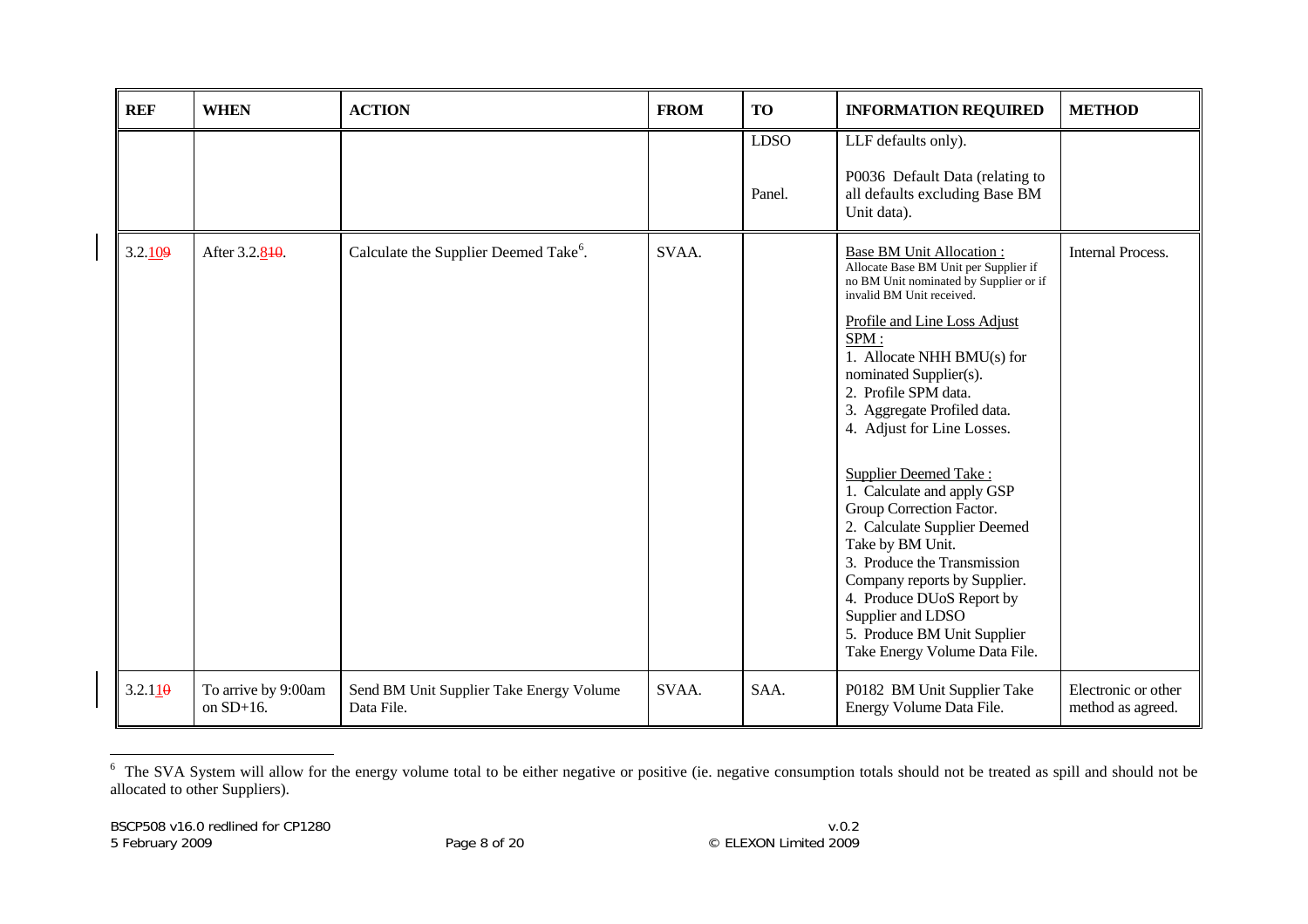| <b>REF</b> | <b>WHEN</b>                                                                       | <b>ACTION</b>                                                                                       | <b>FROM</b> | <b>TO</b>                 | <b>INFORMATION REQUIRED</b>                    | <b>METHOD</b>                            |
|------------|-----------------------------------------------------------------------------------|-----------------------------------------------------------------------------------------------------|-------------|---------------------------|------------------------------------------------|------------------------------------------|
| 3.2.124    | After 3.2.112.                                                                    | Send acknowledgement confirming receipt of<br>the BM Unit Supplier Take Energy Volume Data<br>File. | SAA.        | SVAA.                     | P0183 Stage 2 NETA Acknowledgement<br>Message. | Electronic or other<br>method as agreed. |
| 3.2.132    | After $3.2.113$ and<br>prior to $3.2.13\overline{5}$ and<br>if problem with file. | Send notification that problem with file.                                                           | <b>SAA</b>  | SVAA.                     | P0187 SAA Data Exception Report.               | <b>Manual Process.</b>                   |
| 3.2.143    | To arrive before<br>$12:30$ on $SD+16$ .                                          | Send relevant Transmission Company reports.                                                         | SVAA.       | Transmissio<br>n Company. | P0210 TUoS Report (HH/NHH<br>Split).           | Electronic or other<br>method as agreed. |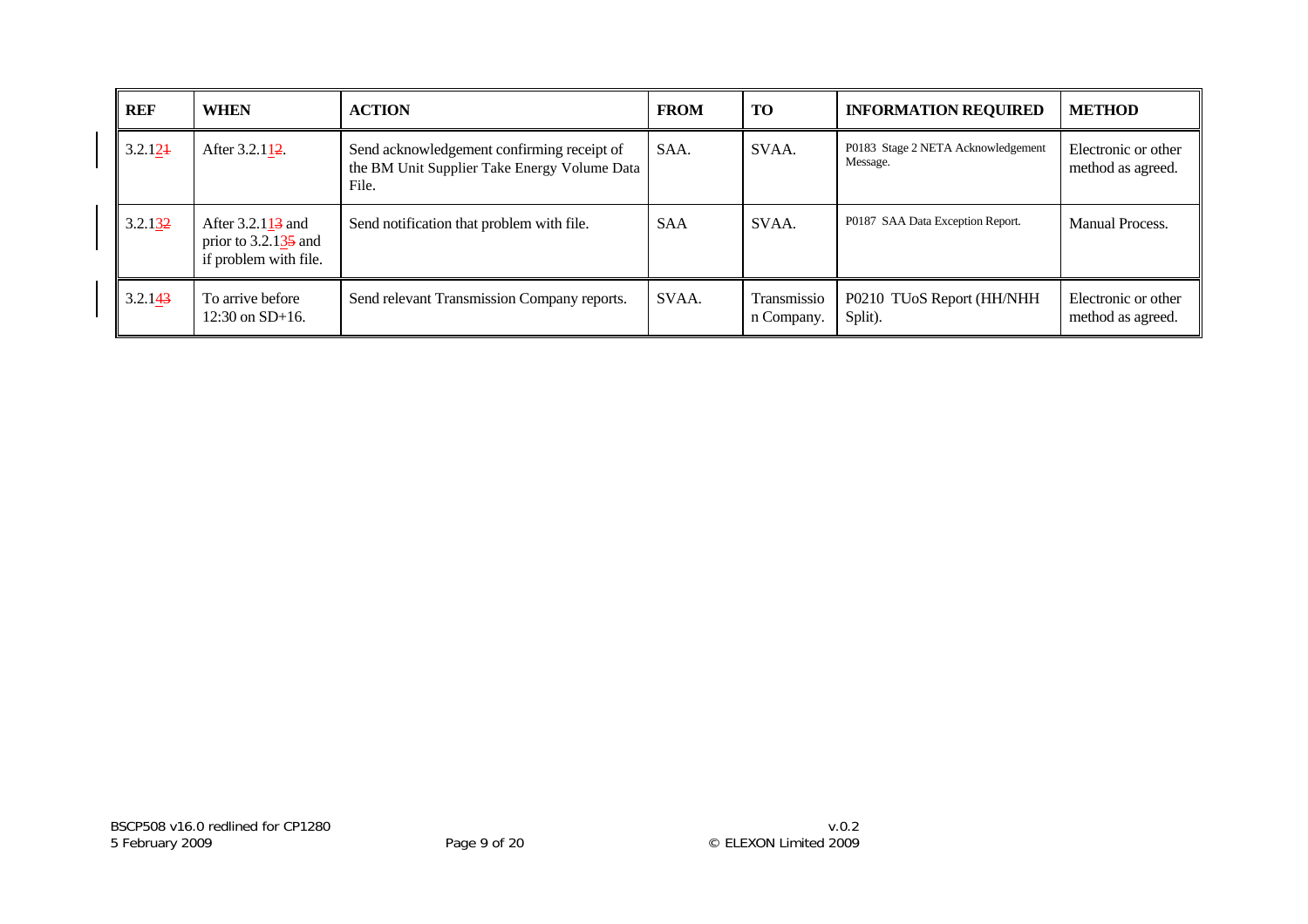| <b>REF</b> | <b>WHEN</b> | <b>ACTION</b>                                                                      | <b>FROM</b> | <b>TO</b>           | <b>INFORMATION REQUIRED</b>                                                                                                                                                                                                                                                                                                                    | <b>METHOD</b>                            |
|------------|-------------|------------------------------------------------------------------------------------|-------------|---------------------|------------------------------------------------------------------------------------------------------------------------------------------------------------------------------------------------------------------------------------------------------------------------------------------------------------------------------------------------|------------------------------------------|
|            |             |                                                                                    |             |                     |                                                                                                                                                                                                                                                                                                                                                |                                          |
| 3.2.154    | By SD+17.   | Send remaining Initial Volume Allocation Run<br>Reports to the LDSO and Suppliers. | SVAA.       | LDSO.<br>Suppliers. | D0030 Non Half Hourly DUoS<br>Report. <sup>7</sup><br><b>D0036 Validated Half Hourly</b><br>Advances for Inclusion in<br><b>Aggregated Supplier Matrix<sup>8</sup>.</b><br>D0030 Non Half Hourly DUoS                                                                                                                                          | Electronic or other<br>method as agreed. |
|            |             |                                                                                    |             |                     | Report.<br>D0043 Supplier Deemed Take<br>Report.<br>D0079 Supplier Purchase Report.<br>D0081 Supplier Half Hourly<br>Demand Report.<br>D0082 Supplier - Supplier<br>Purchase Matrix Report.<br>D0266 Supplier Settlement<br>Header Report.<br>D0276 GSP Group Consumption<br>Totals Report.<br>D0296 Supplier BM Unit<br>Report <sup>9</sup> . |                                          |

<span id="page-9-0"></span> $^7$  Each LDSO will receive a single D0030 dataflow containing data for all the GSP Groups in which the LDSO is operating. In addition they will receive D0030 data for any Embedded LDSOs who have instructed SVAA to provide such data in accordance with 2.13.

<span id="page-9-1"></span><sup>&</sup>lt;sup>8</sup> Host LDSOs will receive a D0036 dataflow containing aggregated metering data for HH Metering Systems for any Embedded LDSOs who have instructed SVAA to provide such data in accordance with 2.13.

<span id="page-9-2"></span> $9$  This dataflow is optional and is only sent by the SVAA if the Supplier requests the dataflow via the NHD.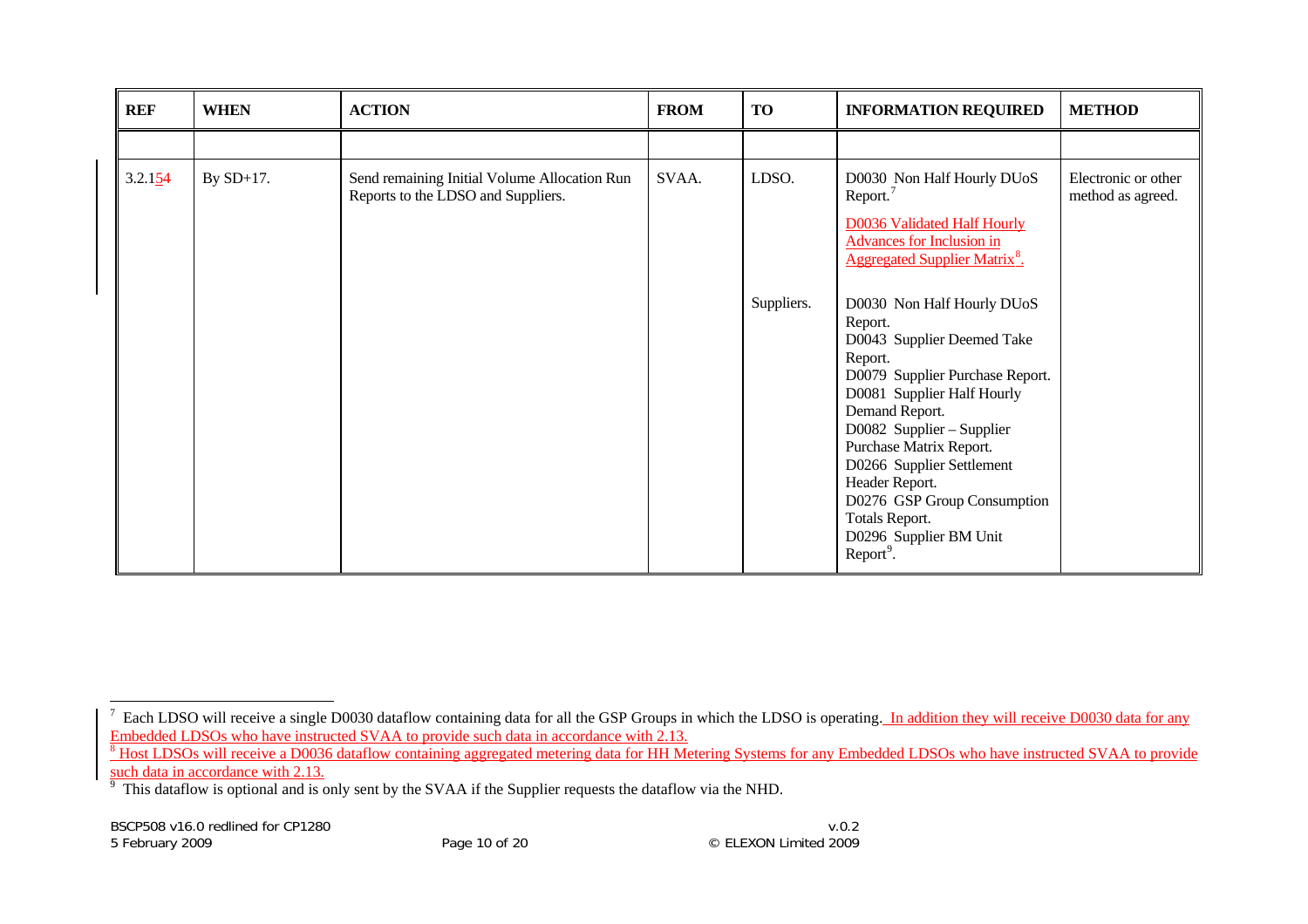#### **3.3Timetabled Reconciliation Volume Allocation Run(s) for a Settlement Day (post Initial Volume Allocation Run)[10](#page-10-0)**

| <b>REF</b> | <b>WHEN</b> <sup>11</sup> <sup>12</sup>                     | <b>ACTION</b>                                                                                                                                                                                                                                                                                                        | <b>FROM</b>             | TO          | <b>INFORMATION REQUIRED</b>                                                                                                                                   | <b>METHOD</b>                            |
|------------|-------------------------------------------------------------|----------------------------------------------------------------------------------------------------------------------------------------------------------------------------------------------------------------------------------------------------------------------------------------------------------------------|-------------------------|-------------|---------------------------------------------------------------------------------------------------------------------------------------------------------------|------------------------------------------|
| 3.3.1      | Following receipt of<br>relevant HH meter<br>data from HHDC | Send to SVAA a copy of HH meter data<br>received from HHDC.<br>Note that this requirement applies only to HH<br>Metering Systems for which the Embedded<br>LDSO has agreed to provide metering data to<br>the Host LDSO. The MSID of such Metering<br>Systems should be notified to SVAA in<br>accordance with 3.13. | Embedded<br><b>LDSO</b> | <b>SVAA</b> | D0036 Validated Half Hourly<br><b>Advances for Inclusion in</b><br><b>Aggregated Supplier Matrix.</b><br>and/or<br>D0275 Validated Half Hourly<br>Advances.   | Electronic or other<br>method as agreed. |
| 3.3.24     | By T-6WD.                                                   | Send revised aggregated HH meter data in<br>clocktime, in MWh for MSIDs to which DA is<br>appointed in SMRS.                                                                                                                                                                                                         | HHDA.                   | SVAA.       | D0040 Aggregated Half Hour Data<br>File (BM Unit(s) not supported)<br><b>or</b><br>D0298 BM Unit Aggregated Half<br>Hour Data File (BM Unit(s)<br>supported). | Electronic or other<br>method as agreed. |
| 3.3.32     | By T-6WD.                                                   | Send SPM data (EACs/AAs values) in MWh, for<br>MSIDs to which DA is appointed in SMRS.                                                                                                                                                                                                                               | <b>NHHDA</b>            | SVAA.       | D0041 Supplier Purchase Matrix<br>Data File.                                                                                                                  | Electronic or other<br>method as agreed. |

 $10$  If a dispute is required to be raised refer to BSCP11.

<span id="page-10-1"></span><span id="page-10-0"></span><sup>&</sup>lt;sup>11</sup> T is the Payment Date and this relates to the Settlement Day. All Timetabled Reconciliation Volume Allocation Runs take place a number of Working Days prior to the financial transfers (which take place on the Payment Date) between the FAA and Parties' Banks.

<span id="page-10-2"></span><sup>&</sup>lt;sup>12</sup> All timescales up to and including the sending of the BM Unit Supplier Take Energy Volume Data File to the SAA are dependent on the SVAA Calendar.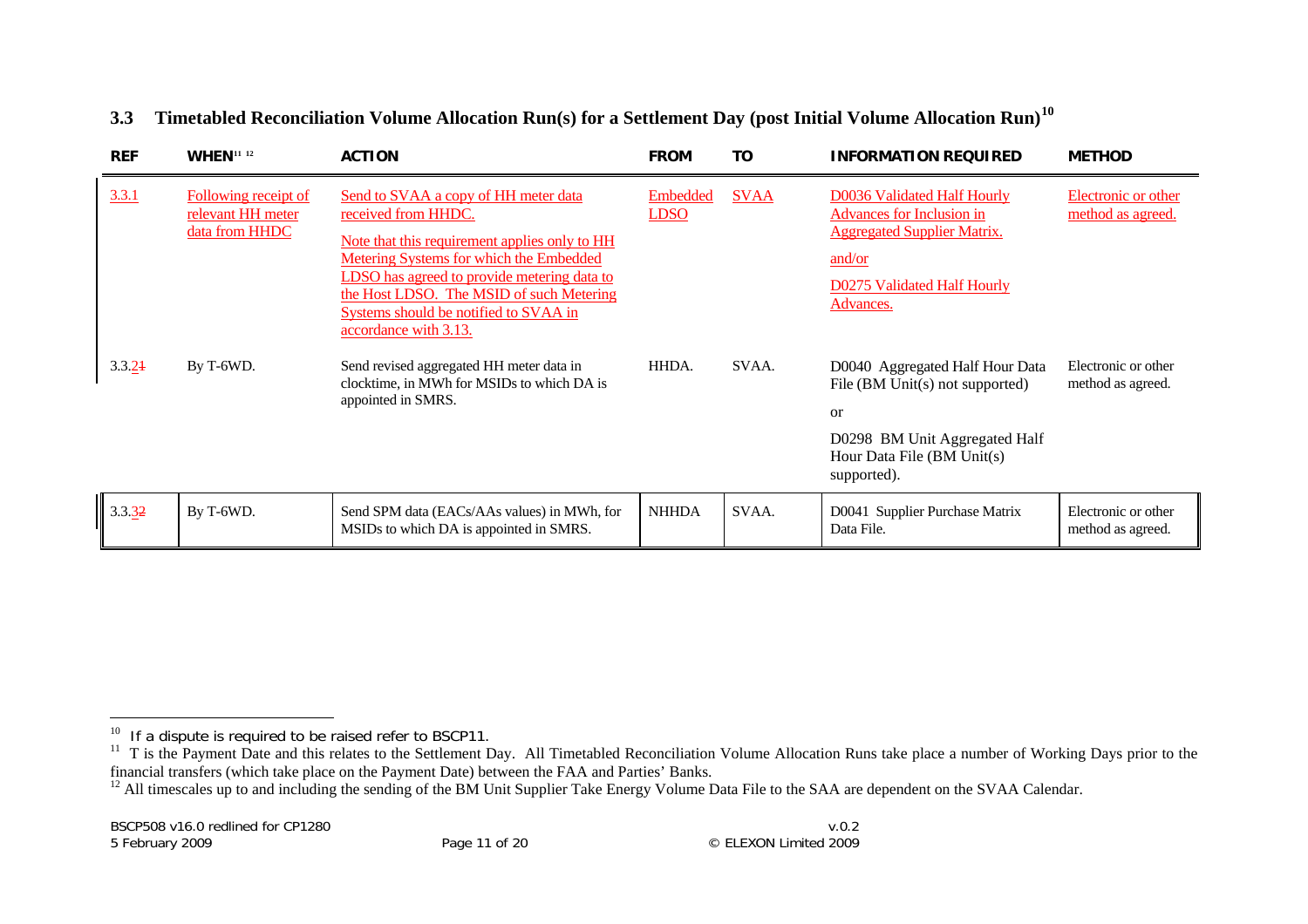| 3.3.43              | Before invoking run.                      | Load and validate incoming DA files. Check<br>that DA files expected have been received :                              | SVAA.           |                 | Appendix 4.1 – Validate Incoming<br>Data.  | <b>Internal Process.</b>                 |
|---------------------|-------------------------------------------|------------------------------------------------------------------------------------------------------------------------|-----------------|-----------------|--------------------------------------------|------------------------------------------|
|                     | At least 4 working                        | a) If file expected but not received, ask DA to                                                                        |                 | HHDA,           | P0034 Missing Data.                        |                                          |
|                     | hours before T-6WD.                       | send file.                                                                                                             | SVAA.           | NHHDA.          |                                            | Electronic or other                      |
|                     | By T-6WD.                                 | Send file to SVAA.                                                                                                     |                 |                 |                                            | method as agreed.                        |
|                     |                                           |                                                                                                                        | HHDA.           | SVAA.           | Refer to the dataflow listed in            | Electronic or other<br>method as agreed. |
|                     |                                           |                                                                                                                        | NHHDA.          |                 | 3.3.24                                     |                                          |
|                     |                                           |                                                                                                                        |                 |                 | Refer to the dataflow listed in<br>3.3.23  |                                          |
| 3.3.43<br>(Cont/d). |                                           | If file invalid for reason other than standing<br>$\mathbf{b}$<br>data mismatch <sup>13</sup> , ask DA to send correct | SVAA.           | HHDA,<br>NHHDA. | P0035 Invalid Data.                        | Electronic or other                      |
|                     | Within 2 working<br>hours of notification | file.<br>Send correct file to SVAA.                                                                                    |                 | SVAA.           |                                            | method as agreed.                        |
|                     | received from SVAA.                       |                                                                                                                        | HHDA.<br>NHHDA. |                 |                                            | Electronic or other<br>method as agreed. |
|                     |                                           |                                                                                                                        |                 |                 | Refer to the dataflow listed in            |                                          |
|                     |                                           |                                                                                                                        |                 |                 | 3.3.24                                     |                                          |
|                     |                                           |                                                                                                                        |                 |                 | Refer to the dataflow listed in<br>3.3.32. |                                          |
|                     |                                           | Re-load and validate DA files.                                                                                         | SVAA.           |                 |                                            | <b>Internal Process.</b>                 |

<span id="page-11-0"></span><sup>&</sup>lt;sup>13</sup> The SVAA standing data will be automatically amended to agree with the data provided by the Data Aggregator by the SVAA software (BSCP507).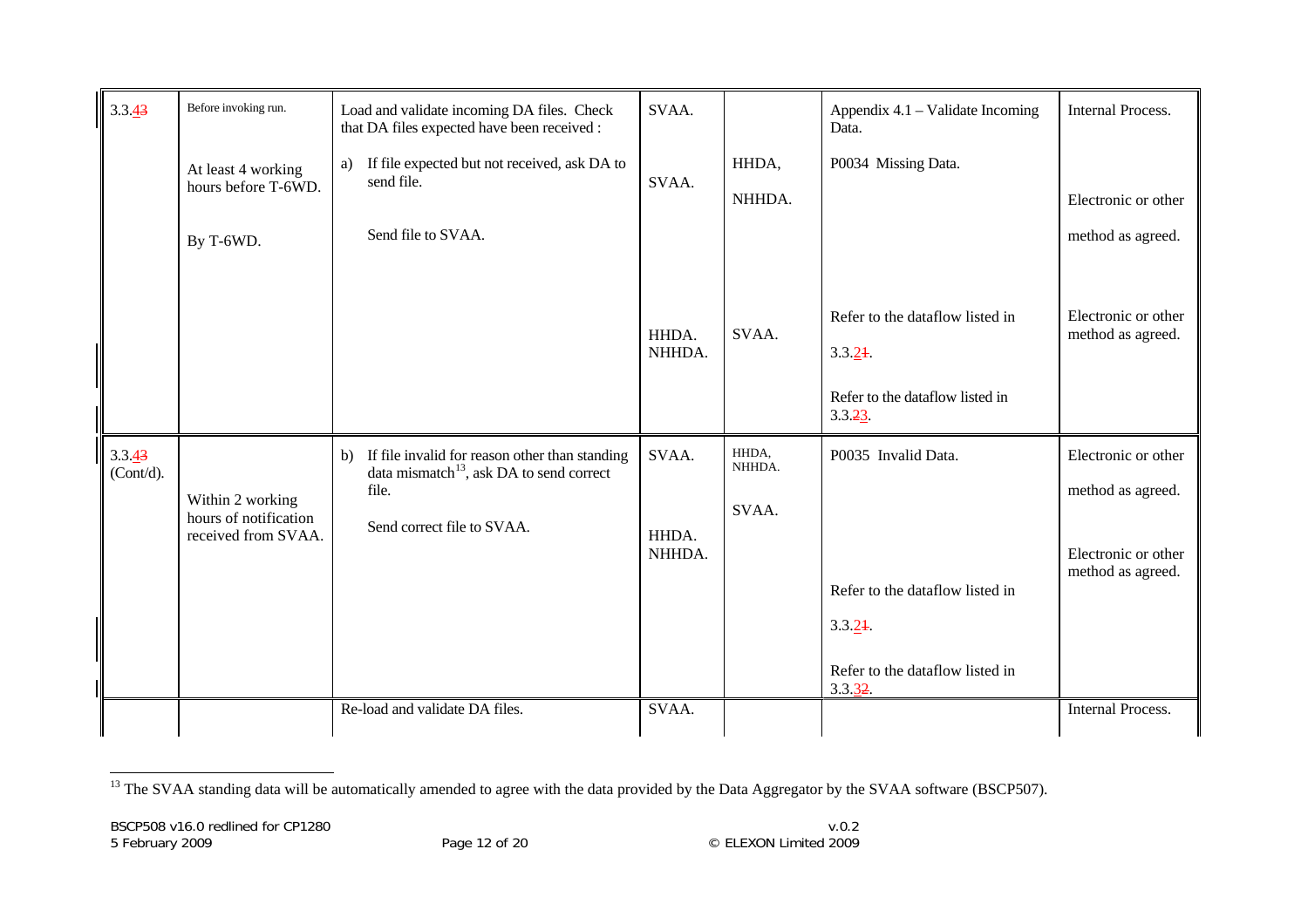| $\  3.3.54$ | By T-6WD.        | Send GSP Group Take data.                                              | CDCA. | SVAA. | P0012 GSP Group Take Data File.                | Electronic or other<br>method as agreed. |
|-------------|------------------|------------------------------------------------------------------------|-------|-------|------------------------------------------------|------------------------------------------|
| 3.3.65      | Following 3.3.6. | Send acknowledgement confirming receipt of<br>the GSP Group Take data. | SVAA. | CDCA. | P0183 Stage 2 NETA<br>Acknowledgement Message. | Electronic or other<br>method as agreed. |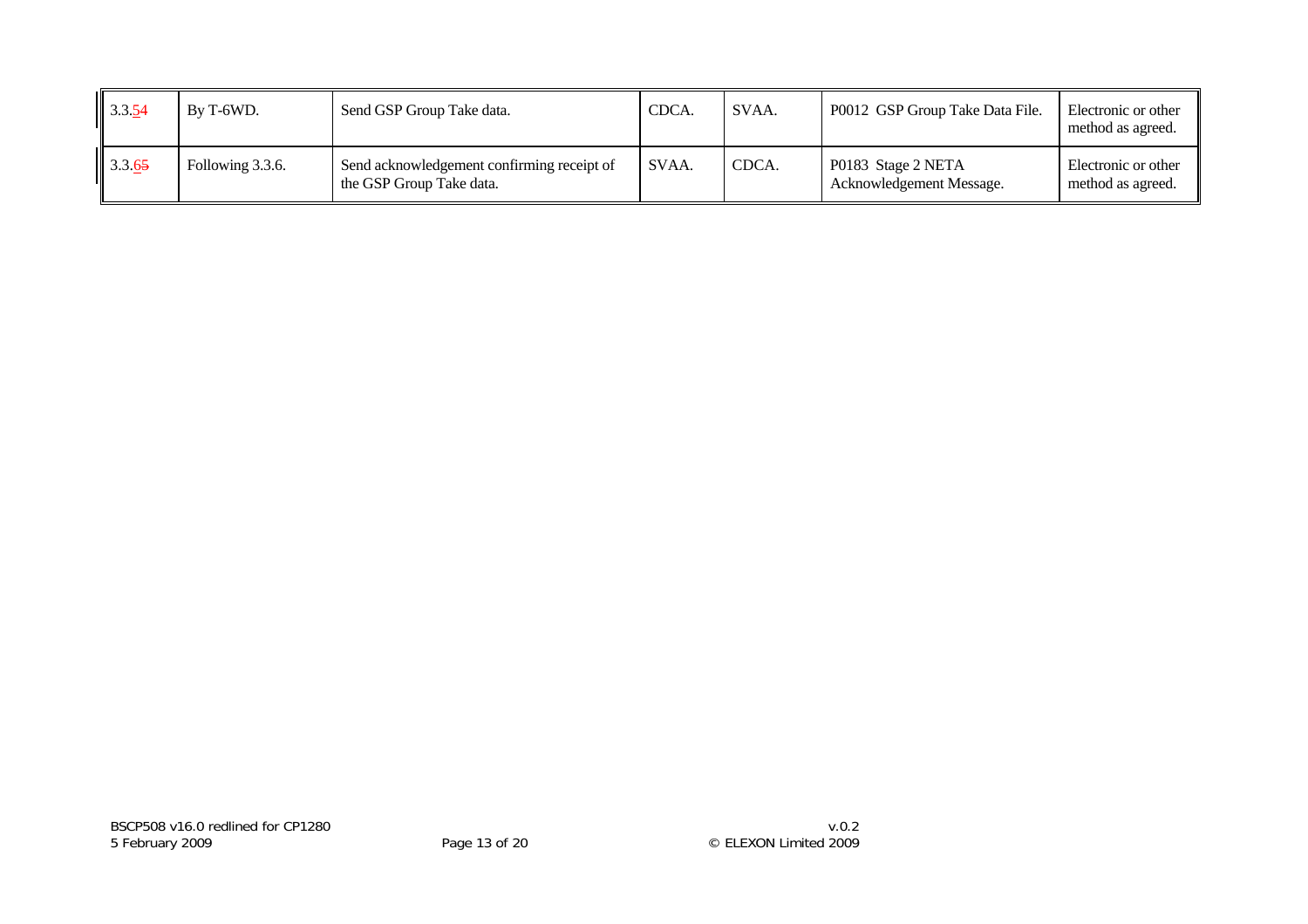| $\frac{3.3.76}{ }$<br>Load and validate incoming CDCA data.<br>By T-5WD.<br>If CDCA data missing or invalid then default<br>data. | SVAA. | Appendix $4.1$ – Validate Incoming<br>Internal Process.<br>Data. |  |
|-----------------------------------------------------------------------------------------------------------------------------------|-------|------------------------------------------------------------------|--|
|-----------------------------------------------------------------------------------------------------------------------------------|-------|------------------------------------------------------------------|--|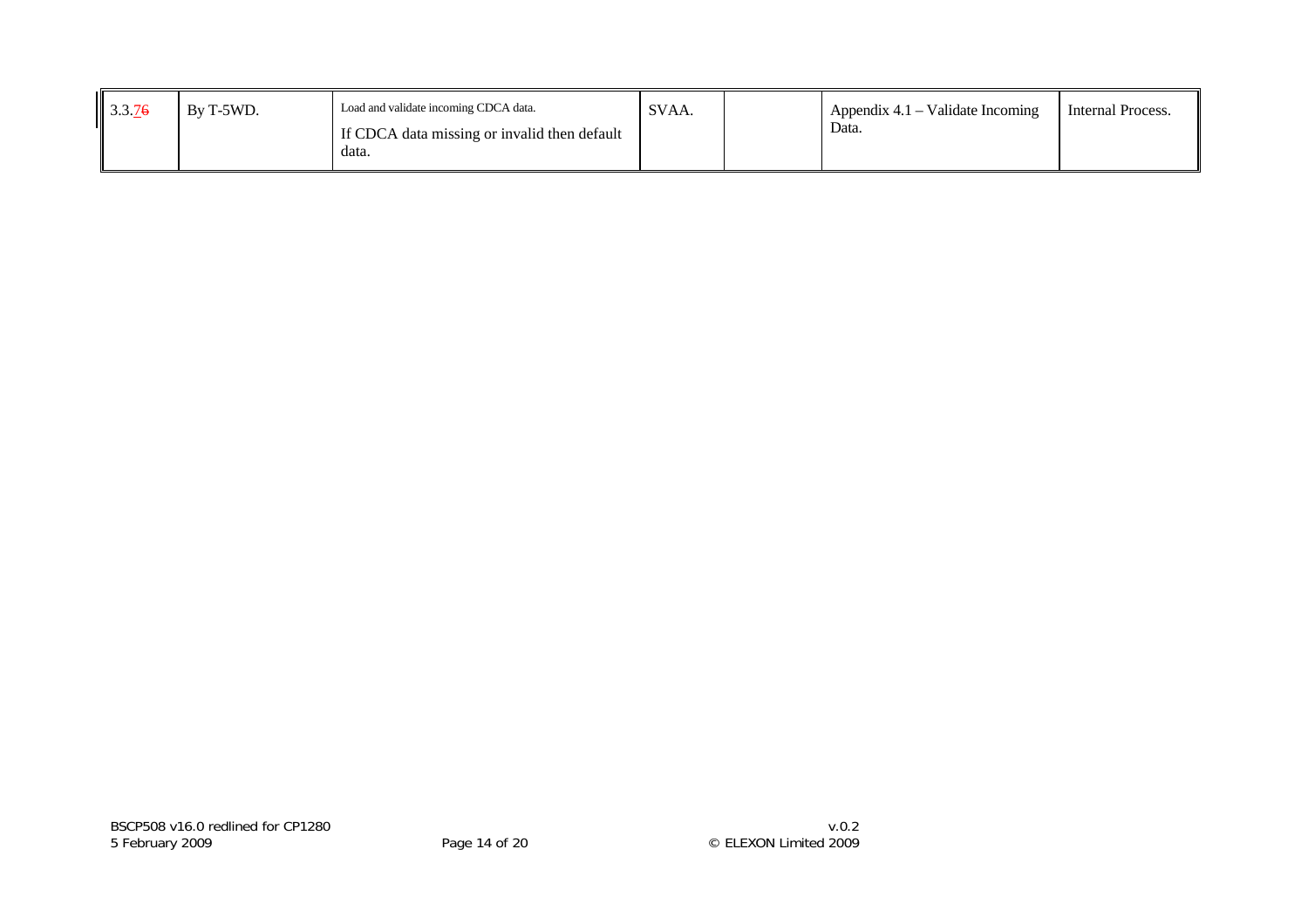<span id="page-14-1"></span><span id="page-14-0"></span>

| $3.3.\underline{87}$ | By T-5WD.                         | Invoke $run14$ :                                                                                                                                                                                            |           |                       | Appendix 4.1 – Validate Incoming |                     |
|----------------------|-----------------------------------|-------------------------------------------------------------------------------------------------------------------------------------------------------------------------------------------------------------|-----------|-----------------------|----------------------------------|---------------------|
|                      |                                   | Review the DA files and check that the                                                                                                                                                                      | SVAA.     |                       | Data.                            |                     |
|                      |                                   | expected files have been received :                                                                                                                                                                         |           |                       |                                  |                     |
|                      |                                   |                                                                                                                                                                                                             |           |                       |                                  | Internal Process.   |
|                      |                                   |                                                                                                                                                                                                             |           |                       |                                  |                     |
|                      |                                   | If file does not match expected details<br>a)<br>modify the standing data for this Settlement<br>Day only and where appropriate, re-load<br>and validate data.                                              | SVAA.     |                       |                                  | Internal Process.   |
|                      |                                   | Inform NHD.                                                                                                                                                                                                 |           |                       |                                  |                     |
|                      |                                   | NHD logs call.                                                                                                                                                                                              |           |                       |                                  |                     |
|                      |                                   | b) If file not received as expected, default                                                                                                                                                                |           |                       |                                  |                     |
|                      |                                   | data.                                                                                                                                                                                                       |           | NHD.                  |                                  |                     |
|                      |                                   | Retrieve all input data for use in Timetabled<br>Reconciliation Volume Allocation Run.                                                                                                                      | SVAA.     |                       |                                  |                     |
|                      |                                   |                                                                                                                                                                                                             |           |                       |                                  | Electronic or other |
|                      |                                   |                                                                                                                                                                                                             |           |                       |                                  | method as agreed.   |
|                      |                                   |                                                                                                                                                                                                             | $NHD15$ . |                       |                                  |                     |
|                      |                                   |                                                                                                                                                                                                             |           |                       |                                  |                     |
|                      |                                   |                                                                                                                                                                                                             |           |                       |                                  | Internal Process.   |
|                      |                                   |                                                                                                                                                                                                             | SVAA.     |                       |                                  |                     |
|                      |                                   |                                                                                                                                                                                                             |           |                       |                                  | Internal Process.   |
| 14                   |                                   | If more than one file received from the sender, the SVAA will use the file with the let use the file with the let use a sequely timestamp in the run. The SVA System must store data relating to the latest |           |                       |                                  |                     |
| 5 February 2009      | BSCP508 v16.0 redlined for CP1280 | Page 15 of 20                                                                                                                                                                                               |           | © ELEXON Limited 2009 | v.0.2                            | Internal Process.   |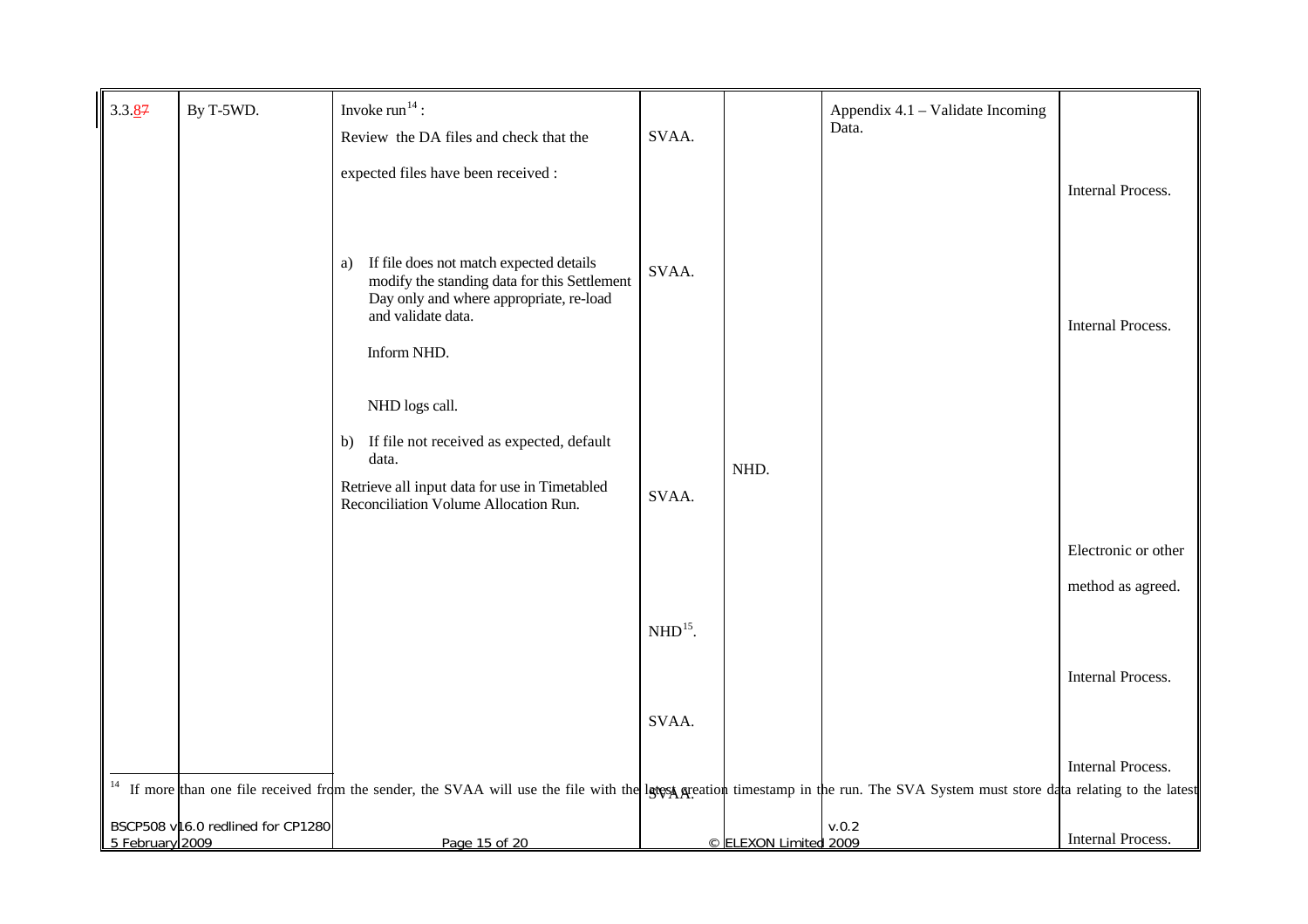| $\parallel$ 3.3.98 | If data defaulted for<br>use in run, by T-5WD. | Send relevant notification to each of the parties<br>listed that default data to be used in the<br><b>Timetabled Reconciliation Volume Allocation</b> | $SVAA16$ . | Suppliers.  | P0036 Default Data (relating to<br>DA defaults only).                            | Manual Process. |
|--------------------|------------------------------------------------|-------------------------------------------------------------------------------------------------------------------------------------------------------|------------|-------------|----------------------------------------------------------------------------------|-----------------|
|                    |                                                | Run.                                                                                                                                                  |            | <b>LDSO</b> | P0036 Default Data (relating to LLF<br>defaults only).                           |                 |
|                    |                                                |                                                                                                                                                       |            | Panel.      | P0036 Default Data (relating to all<br>defaults excluding Base BM Unit<br>data). |                 |

Settlement and its associated Reconciliation Volume Allocation Run for each SD, for subsequent reporting.

<span id="page-15-0"></span><sup>15</sup> The NHD will request second line support from SVAA to resolve the validation errors.

<sup>16</sup> If CDCA data is to be defaulted, the SVAA will not report that this data is being defaulted to any of the parties listed in this step.

BSCP508 v16.0 redlined for CP1280 5 February 2009 Page 16 of 20 © ELEXON Limited 2009

 $v.0.2$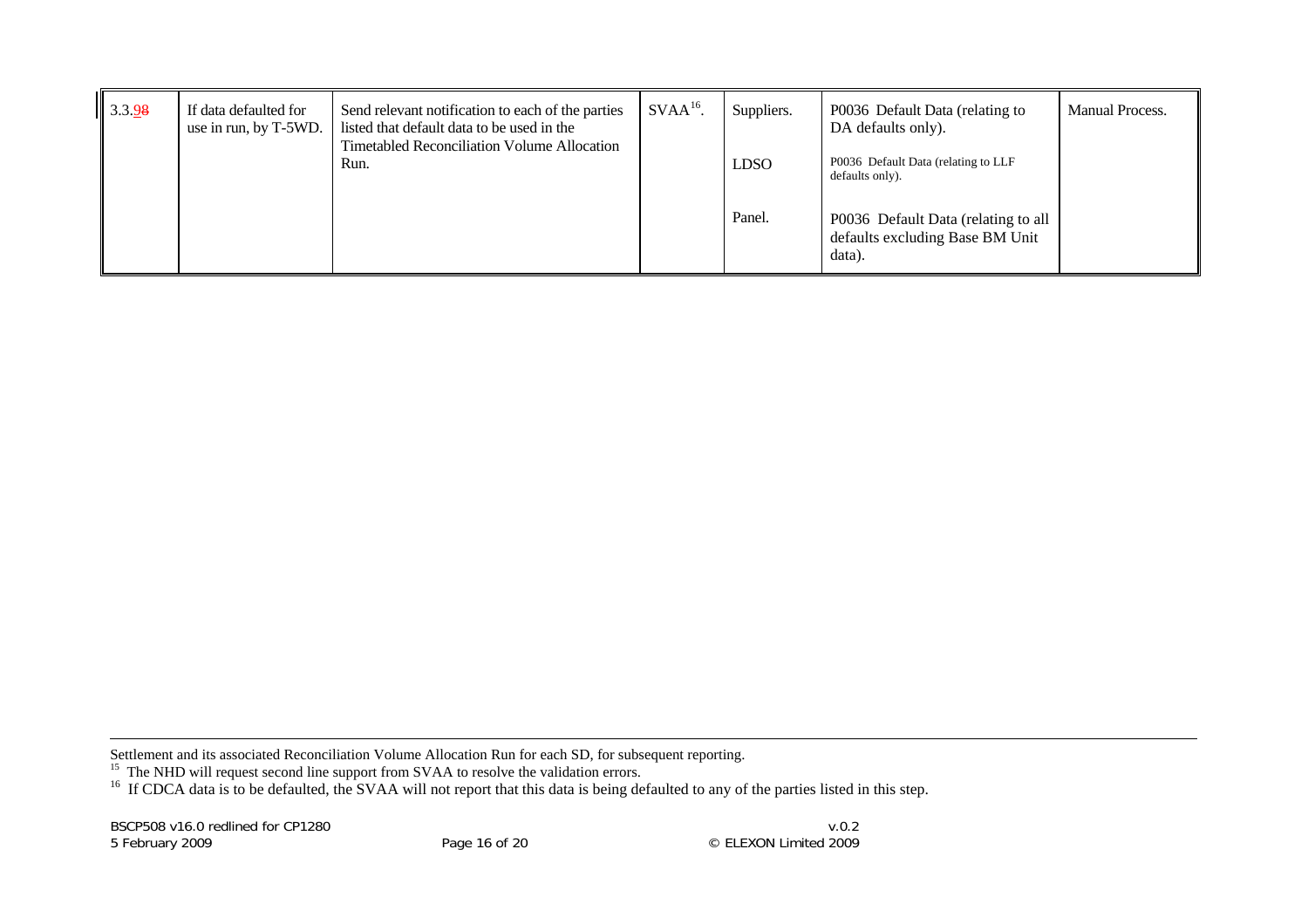| 3.3.109 | By T-5WD. | Calculate the Supplier Deemed Take <sup>17</sup> . | SVAA. | <b>Base BM Unit Allocation:</b>                                                                                                                                                                                                    | <b>Internal Process.</b> |
|---------|-----------|----------------------------------------------------|-------|------------------------------------------------------------------------------------------------------------------------------------------------------------------------------------------------------------------------------------|--------------------------|
|         |           |                                                    |       | Allocate Base BM Unit per                                                                                                                                                                                                          |                          |
|         |           |                                                    |       | Supplier if no BM Unit nominated                                                                                                                                                                                                   |                          |
|         |           |                                                    |       | by Supplier or if invalid BM Unit                                                                                                                                                                                                  |                          |
|         |           |                                                    |       | received.                                                                                                                                                                                                                          |                          |
|         |           |                                                    |       | Profile and Line Loss Adjust SPM:<br>1. Allocate NHH BMU(s) for                                                                                                                                                                    |                          |
|         |           |                                                    |       | nominated Supplier(s).                                                                                                                                                                                                             |                          |
|         |           |                                                    |       | 2. Profile SPM data.                                                                                                                                                                                                               |                          |
|         |           |                                                    |       | 3. Aggregate Profiled data.                                                                                                                                                                                                        |                          |
|         |           |                                                    |       | 4. Adjust for Line Losses.<br><b>Supplier Deemed Take:</b><br>1. Calculate and apply GSP Group                                                                                                                                     |                          |
|         |           |                                                    |       | Correction Factor.                                                                                                                                                                                                                 |                          |
|         |           |                                                    |       | 2. Calculate Supplier Deemed Take,<br>by BM Unit.<br>3. Produce the Transmission<br>Company reports by Supplier.<br>4. Produce DUoS Report by<br>Supplier and LDSO<br>5. Produce BM Unit Supplier Take<br>Energy Volume Data File. |                          |

<span id="page-16-0"></span><sup>17</sup> The SVA System will allow for the energy volume total to be either negative or positive (ie. negative consumption totals should not be treated as spill and should not be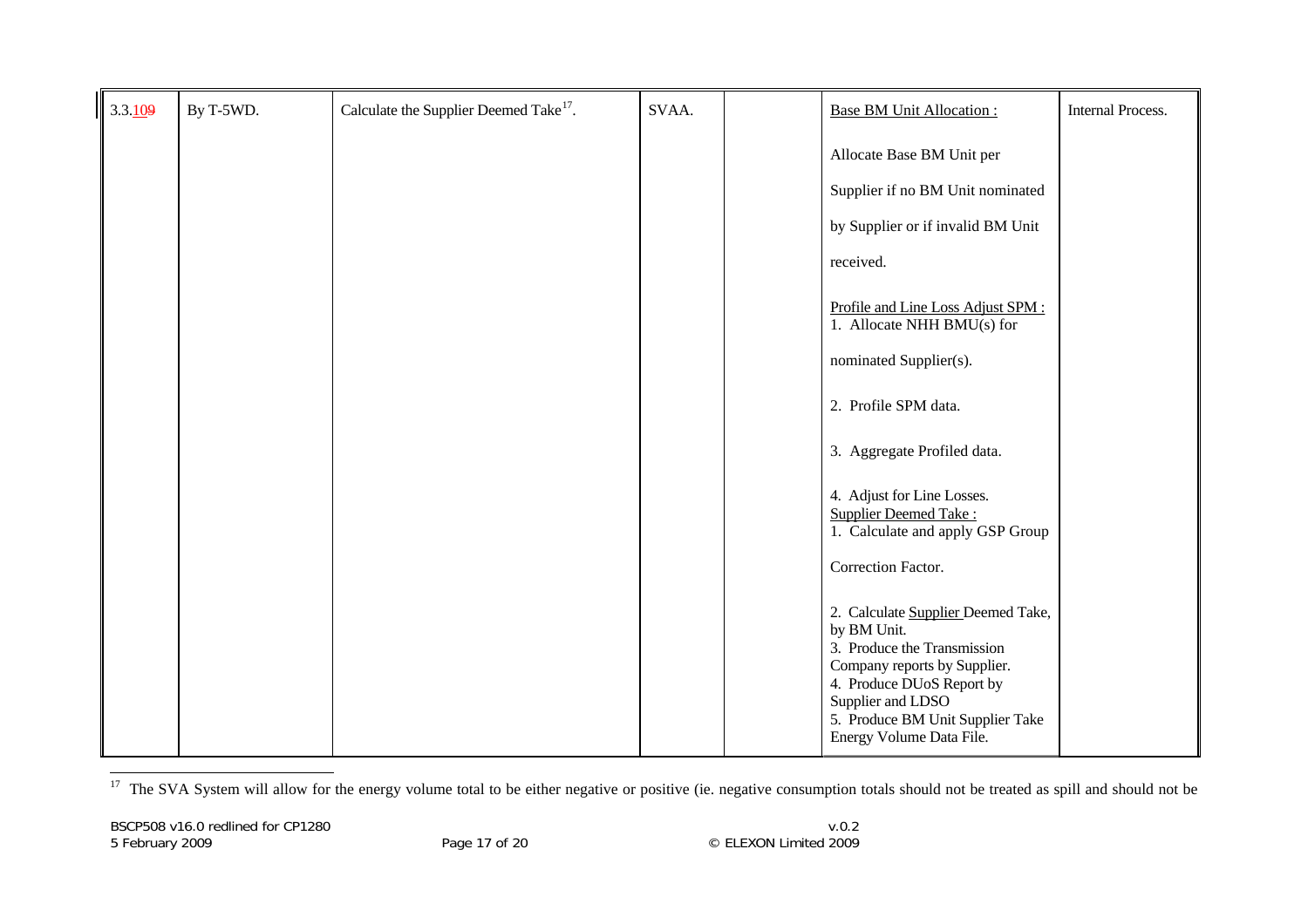| $\  3.3.11\theta$   | For receipt by<br>$09:00$ hrs on T-4WD.                                           | Send BM Unit Supplier Take Energy Volume<br>Data File.                                              | SVAA. | SAA.       | P0182 BM Unit Supplier Take<br>Energy Volume Data File. | Electronic or other<br>method as agreed. |
|---------------------|-----------------------------------------------------------------------------------|-----------------------------------------------------------------------------------------------------|-------|------------|---------------------------------------------------------|------------------------------------------|
| 3.3.124             | After 3.3.102.                                                                    | Send acknowledgement confirming receipt of<br>the BM Unit Supplier Take Energy Volume Data<br>File. | SAA.  | SVAA.      | P0183 Stage 2 NETA<br>Acknowledgement Message.          | Electronic or other<br>method as agreed. |
| $\parallel$ 3.3.132 | After $3.3.113$ and<br>prior to $3.3.1\overline{35}$ and if<br>problem with file. | Send notification that problem with file.                                                           | SAA.  | $SVAA18$ . | P0187 SAA Data Exception<br>Report.                     | Manual Process.                          |

allocated to other Suppliers).

<span id="page-17-0"></span><sup>18</sup> Following receipt of this dataflow, the SVAA will investigate the problem and notify the Panel of the outcome of the investigation.

BSCP508 v16.0 redlined for CP1280 5 February 2009 Page 18 of 20 © ELEXON Limited 2009

 $v.0.2$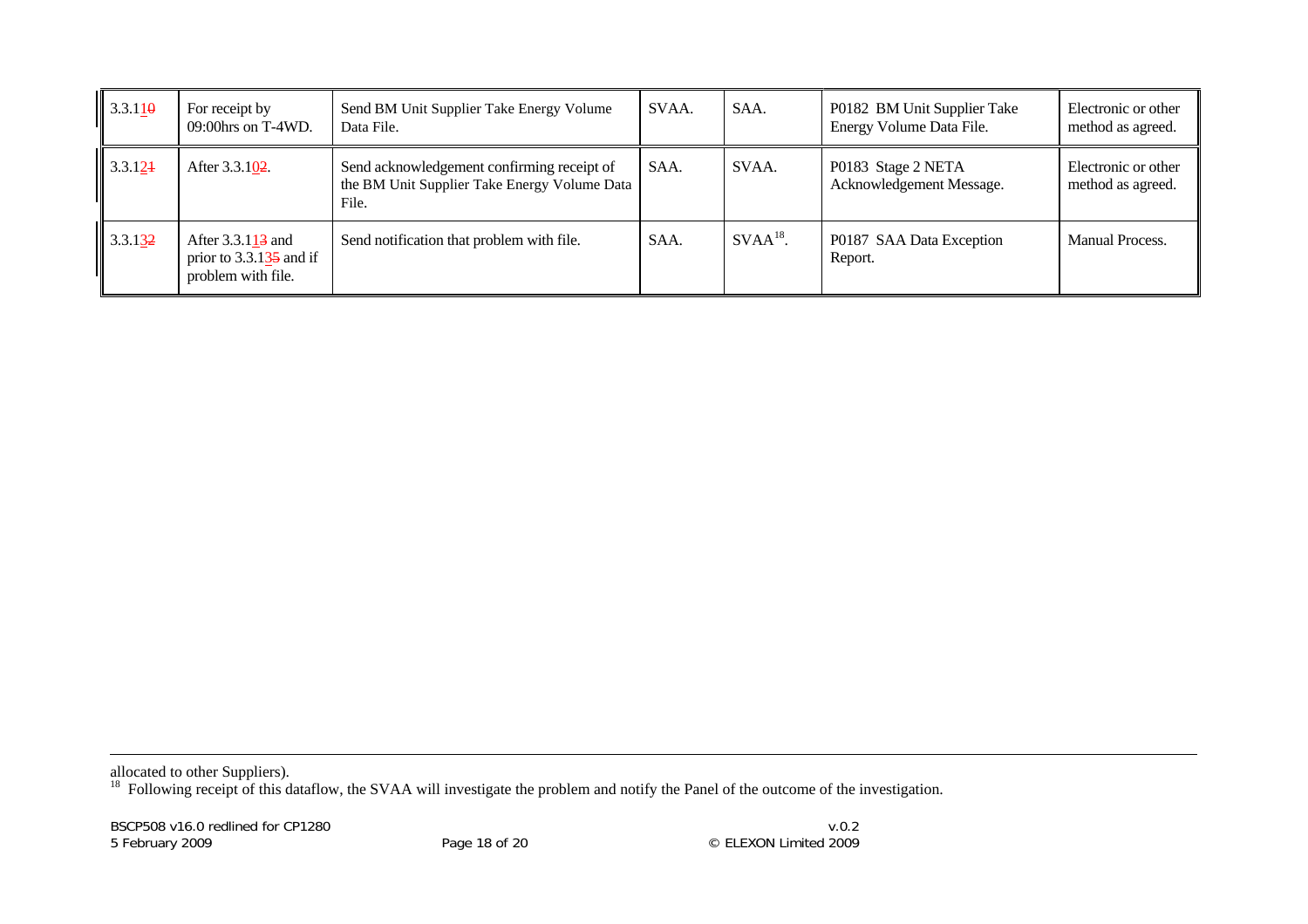| 3.3.143 | By 12:30hrs on T-<br>4WD. | Send relevant Transmission Company reports.                                                             | SVAA. | Transmission<br>Company. | P0210 TUoS Report (HH/NHH<br>Split).                                                                                                                                                                                                                                                                                                                                                                                                                                                                                                                         | Electronic or other<br>method as agreed. |
|---------|---------------------------|---------------------------------------------------------------------------------------------------------|-------|--------------------------|--------------------------------------------------------------------------------------------------------------------------------------------------------------------------------------------------------------------------------------------------------------------------------------------------------------------------------------------------------------------------------------------------------------------------------------------------------------------------------------------------------------------------------------------------------------|------------------------------------------|
| 3.3.154 | By T-3WD.                 | Send remaining Timetabled Reconciliation<br>Volume Allocation Run Reports to the LDSO<br>and Suppliers. | SVAA. | LDSO.<br>Suppliers.      | D0030 Non Half Hourly DUoS<br>Report. <sup>19</sup><br><b>D0036 Validated Half Hourly</b><br><b>Advances for Inclusion in</b><br><b>Aggregated Supplier Matrix<sup>20</sup>.</b><br>D0030 Non Half Hourly DUoS<br>Report.<br>D0043 Supplier Deemed Take<br>Report.<br>D0079 Supplier Purchase Report.<br>D0081 Supplier Half Hourly<br>Demand Report.<br>D0082 Supplier - Supplier<br>Purchase Matrix Report.<br>D0266 Supplier Settlement Header<br>Report.<br>D0276 GSP Group Consumption Totals<br>Report.<br>D0296 Supplier BM Unit Report <sup>21</sup> | Electronic or other<br>method as agreed. |

# **[NO CHANGES PROPOSED TO SECTIONS 3.4 TO 3.12 INCLUSIVE]**

<span id="page-18-0"></span><sup>&</sup>lt;sup>19</sup> Each LDSO will receive a single D0030 dataflow containing data for all the GSP Groups in which the LDSO is operating. In addition they will receive D0030 data for any Embedded LDSOs who have instructed SVAA to provide such data in accordance with 2.13.

<span id="page-18-1"></span><sup>&</sup>lt;sup>20</sup> Host LDSOs will receive a D0036 dataflow containing aggregated metering data for HH Metering Systems for any Embedded LDSOs who have instructed SVAA to provide such data in accordance with 2.13.

<span id="page-18-2"></span> $21$  This dataflow is optional and is only sent by the SVAA if the Supplier requests the dataflow via the NHD.